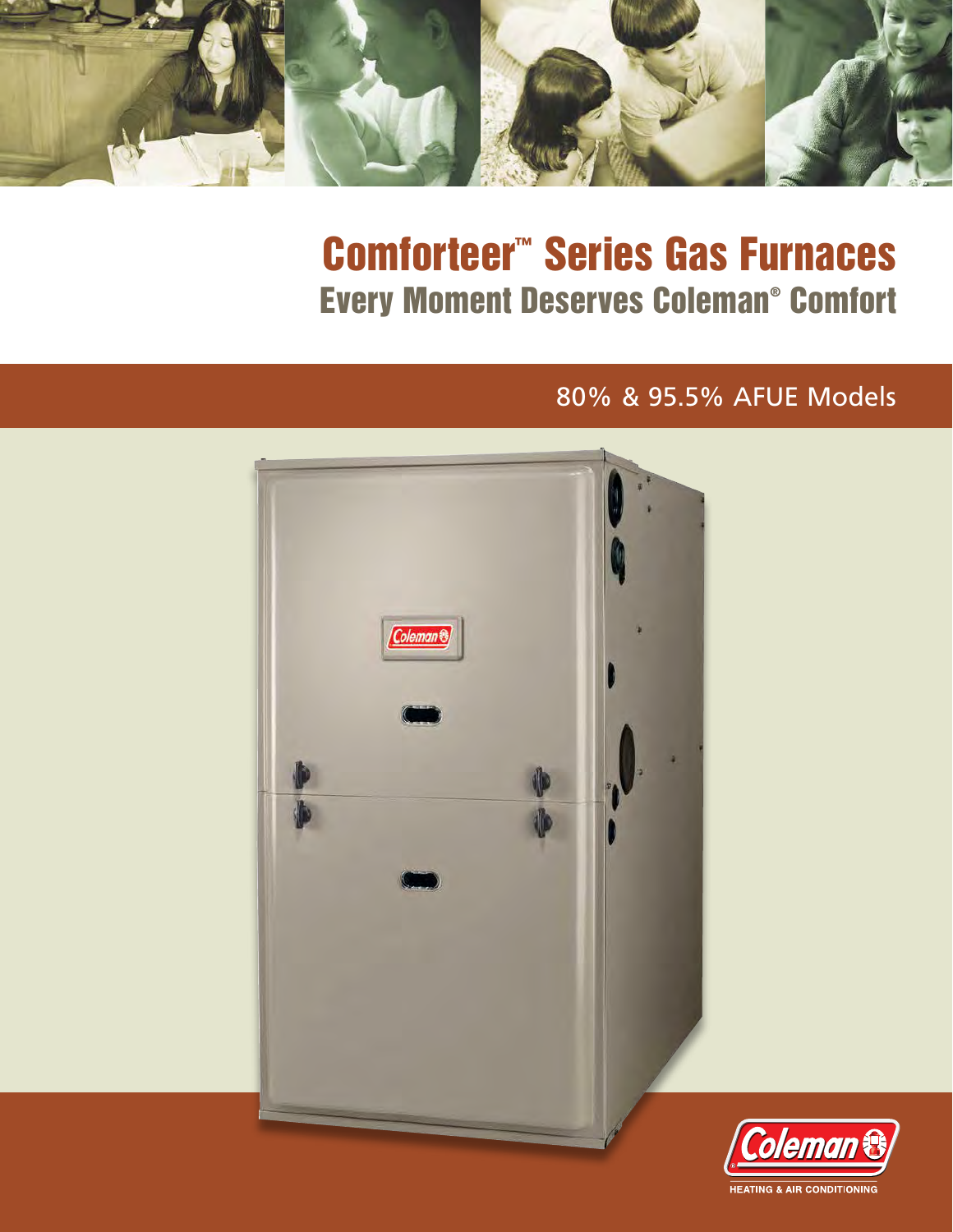# Comfort for all the times of your life

#### Get a great feeling

Your special moments deserve to be lived in full Coleman® HVAC Comfort. From breakfast time to family time to bed time, a new Coleman® HVAC system makes every day feel great!

### A name that stands for reliability

The Coleman® HVAC nameplate on your product is your best assurance of dependable performance. Our tough manufacturing quality processes make sure that our famous "rugged reliability" comes through for you season after season. And, trust our expert homecomfort contractors for installation and support that leave you with a good feeling.

#### Comfort with a conscience

These days, energy costs and environmental issues concern everyone. All Comforteer™ models can reduce energy costs at least 25% compared to most furnaces that are 20 years old.

#### Easy service adds up to long-term savings

The Comforteer™ series makes service and maintenance easy for dealers, too. So, you not only get economy and efficiency, you'll get dependable and reliable performance for years to come.

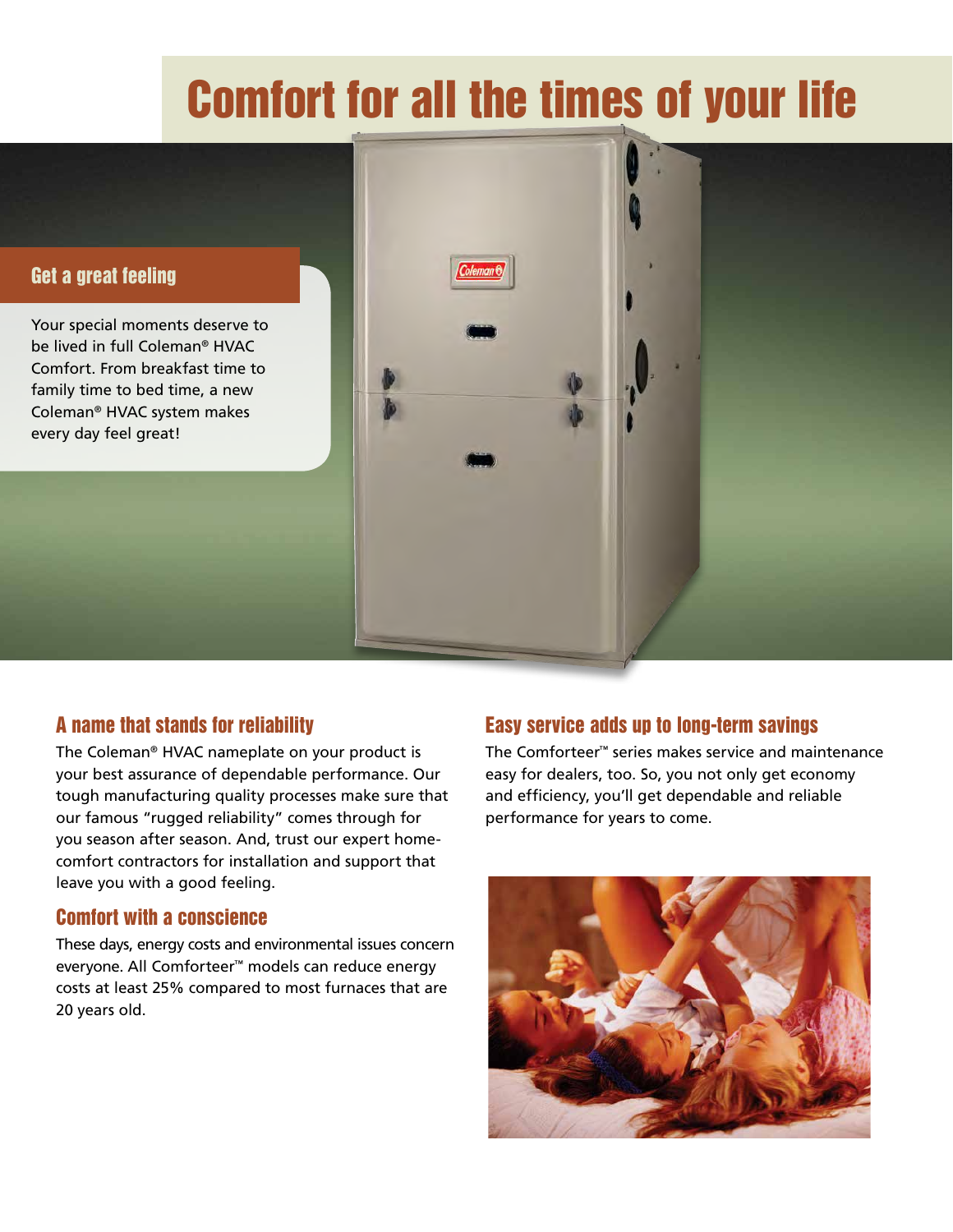#### $\text{Coleman}^{\circ}$ Comforteer<sup>™</sup> Series

#### Savings you can see

Advanced Comforteer™ gas furnaces are far more efficient compared to many older units. Factor in higher reliability and reduced service costs, and a Comforteer™ purchase pays for itself fast.

#### **To use the map and chart:**

First, determine the AFUE<sup>1</sup> of your current system. Then using the map, find your zone. Cross-reference your zone and AFUE in the table to determine your approximate operating cost. Take the difference between your current cost and that of a new, more efficient system to learn your estimated annual savings.

| Heating<br><b>Efficiencies</b> | <b>Approximate Annual Heating</b><br><b>Operating Costs</b> |         |         |        |        |  |
|--------------------------------|-------------------------------------------------------------|---------|---------|--------|--------|--|
| AFUE <sup>1</sup>              | Zone 1                                                      | Zone 2  | Zone 3  | Zone 4 | Zone 5 |  |
| 65%                            | \$1,596                                                     | \$1,418 | \$1,082 | \$957  | \$534  |  |
| 80%                            | \$1,297                                                     | \$1,152 | \$875   | \$777  | \$474  |  |
| 92%                            | \$1,127                                                     | \$1,002 | \$764   | \$676  | \$412  |  |
| 95%                            | \$1,091                                                     | \$969   | \$740   | \$654  | \$399  |  |

*1 AFUE: The federal government has established Annual Fuel Utilization Efficiency (AFUE) ratings to allow you to compare the efficiency of furnaces. The higher the AFUE percentage is (e.g. 95%), the more efficient the furnace.*



#### Rugged, reliable product design

*Solid front door panel construction and folded metal edges improve durability*

*Electronic hot surface ignition saves fuel costs with increased dependability and reliability*



*95.5% AFUE model shown*

*Compact 33" cabinet easily fits in tight spaces*

*Induced combustion system with Inshot main burners ensures quiet, efficient operation*

> *New heat exchanger simplifies gas flow path and reduces parts for years of trouble-free operation*